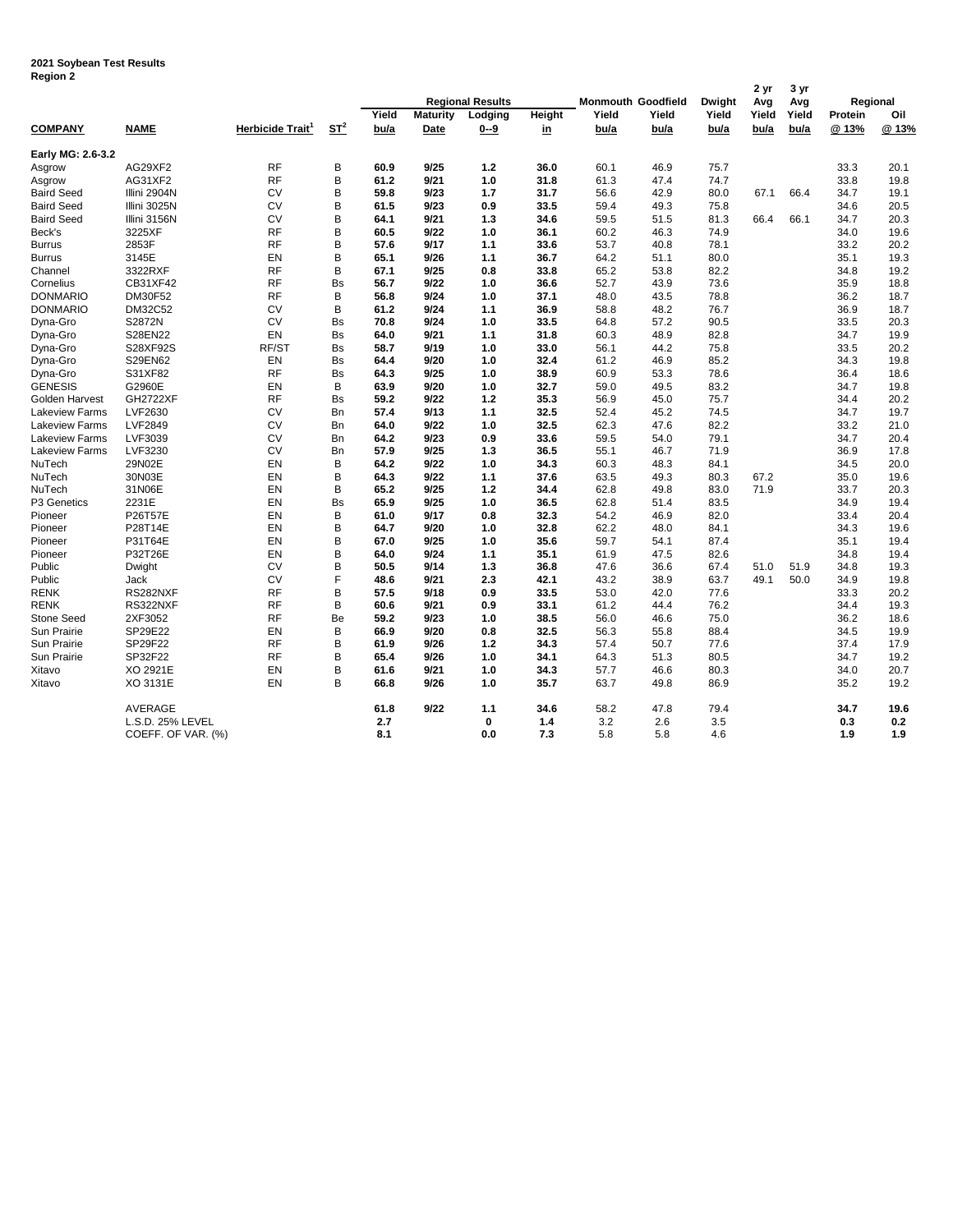## **2021 Soybean Test Results Region 2**

|                         |                    |                              |           | <b>Regional Results</b> |                 |                    |        | <b>Monmouth Goodfield</b> |             | <b>Dwight</b> | 2 yr         | 3 yr         | Regional |       |
|-------------------------|--------------------|------------------------------|-----------|-------------------------|-----------------|--------------------|--------|---------------------------|-------------|---------------|--------------|--------------|----------|-------|
|                         |                    |                              |           | Yield                   | <b>Maturity</b> |                    | Height | Yield                     | Yield       | Yield         | Avg<br>Yield | Avg<br>Yield | Protein  | Oil   |
| <b>COMPANY</b>          | <b>NAME</b>        | Herbicide Trait <sup>1</sup> | $ST^2$    | bu/a                    | <u>Date</u>     | Lodging<br>$0 - 9$ | in     | bu/a                      | <u>bu/a</u> | bu/a          | <u>bu/a</u>  | bu/a         | @ 13%    | @ 13% |
| Late MG: 3.3-3.9        |                    |                              |           |                         |                 |                    |        |                           |             |               |              |              |          |       |
| Asgrow                  | AG33XF2            | <b>RF</b>                    | B         | 64.1                    | 9/28            | 1.1                | 35.9   | 63.1                      | 53.0        | 76.3          |              |              | 33.1     | 19.8  |
| Asgrow                  | AG35XF1            | <b>RF</b>                    | B         | 62.9                    | 9/27            | 1.1                | 34.3   | 62.2                      | 48.9        | 77.7          |              |              | 34.2     | 20.2  |
| Asgrow                  | AG37XF2            | <b>RF</b>                    | B         | 62.5                    | 9/30            | 0.9                | 38.1   | 61.2                      | 52.0        | 74.3          |              |              | 36.5     | 18.7  |
| Asgrow                  | AG38XF1            | <b>RF</b>                    | B         | 63.9                    | 10/4            | 1.1                | 38.6   | 63.4                      | 52.5        | 75.9          |              |              | 34.2     | 19.5  |
| <b>Baird Seed</b>       | <b>BHP 3462Y</b>   | <b>CV</b>                    | B         | 57.6                    | 9/28            | 1.2                | 33.8   | 53.0                      | 50.8        | 69.0          |              |              | 38.8     | 18.2  |
| <b>Baird Seed</b>       | Illini 3546N       | <b>CV</b>                    | B         | 60.5                    | 9/25            | 0.8                | 32.9   | 58.0                      | 47.8        | 75.7          |              |              | 33.8     | 20.2  |
| <b>Baird Seed</b>       | Illini 3648N       | CV                           | B         | 60.1                    | 9/25            | 1.0                | 33.3   | 57.4                      | 45.9        | 77.1          |              |              | 33.9     | 20.1  |
| Beck's                  | 3510E3             | EN                           | B         | 62.9                    | 9/26            | 1.0                | 34.3   | 61.6                      | 48.0        | 78.9          |              |              | 33.4     | 20.6  |
| Beck's                  | 3555XF             | <b>RF</b>                    | B         | 59.2                    | 9/26            | 1.0                | 32.5   | 57.4                      | 47.1        | 73.1          |              |              | 34.2     | 19.9  |
| Channel                 | 3521RXF            | <b>RF</b>                    | Be        | 64.3                    | 9/26            | 0.8                | 32.9   | 60.6                      | 53.8        | 78.5          |              |              | 34.0     | 20.1  |
| Channel                 | 3721RXF            | <b>RF</b>                    | Be        | 59.2                    | 9/29            | 1.2                | 38.9   | 54.0                      | 48.2        | 75.5          |              |              | 36.7     | 18.5  |
| Cornelius               | <b>CB35XF65</b>    | <b>RF</b>                    | <b>Bs</b> | 56.3                    | 9/30            | 1.0                | 35.4   | 55.3                      | 43.2        | 70.3          |              |              | 35.1     | 19.5  |
| <b>DONMARIO</b>         | DM34E11            | EN                           | B         | 66.5                    | 9/28            | 0.9                | 36.0   | 65.3                      | 49.9        | 84.1          |              |              | 33.8     | 20.3  |
| <b>DONMARIO</b>         | DM34E52            | EN                           | B         | 64.8                    | 9/26            | 1.1                | 34.6   | 64.4                      | 50.0        | 79.9          |              |              | 33.6     | 20.5  |
| Dyna-Gro                | S33EN42            | EN                           | <b>Bs</b> | 65.9                    | 9/27            | 0.9                | 33.8   | 60.7                      | 57.6        | 79.3          |              |              | 33.4     | 20.6  |
| Dyna-Gro                | S33XF62            | <b>RF</b>                    | <b>Bs</b> | 64.2                    | 9/26            | 1.0                | 32.6   | 57.9                      | 52.1        | 82.7          |              |              | 34.4     | 19.4  |
| Dyna-Gro                | S35ES82            | EN/ST                        | Bs        | 55.9                    | 9/26            | 1.3                | 32.0   | 49.1                      | 42.1        | 76.7          |              |              | 34.0     | 20.1  |
| Dyna-Gro                | S35XF72            | <b>RF</b>                    | <b>Bs</b> | 60.1                    | 9/27            | 0.8                | 35.4   | 61.6                      | 45.1        | 73.6          |              |              | 34.4     | 20.5  |
| Dyna-Gro                | S3681STS           | CV/ST                        | <b>Bs</b> | 64.3                    | 9/28            | 1.0                | 33.8   | 60.7                      | 50.2        | 82.0          | 67.6         |              | 35.0     | 19.1  |
| <b>GENESIS</b>          | G3460ES            | EN                           | B         | 62.8                    | 9/26            | 1.0                | 32.9   | 61.8                      | 48.3        | 78.3          |              |              | 33.9     | 20.5  |
| Golden Harvest          | GH3442XF           | <b>RF</b>                    | <b>Bs</b> | 66.6                    | 9/28            | 1.1                | 34.7   | 63.4                      | 55.6        | 80.7          |              |              | 33.7     | 20.0  |
| Golden Harvest          | <b>GH3732XF</b>    | <b>RF</b>                    | <b>Bs</b> | 64.4                    | 9/30            | 0.9                | 36.5   | 67.4                      | 49.7        | 76.1          |              |              | 32.7     | 19.7  |
| Golden Harvest          | GH3952XF           | RX                           | Bs        | 57.1                    | 9/27            | 0.9                | 34.7   | 56.9                      | 44.8        | 69.6          |              |              | 33.3     | 19.8  |
| <b>Lakeview Farms</b>   | LVF3530            | <b>CV</b>                    | Bn        | 59.0                    | 9/24            | 0.9                | 32.7   | 53.5                      | 42.7        | 81.0          |              |              | 33.5     | 20.5  |
| <b>Lakeview Farms</b>   | LVF3641            | <b>CV</b>                    | Bn        | 56.9                    | 9/22            | 0.8                | 32.8   | 55.3                      | 41.9        | 73.5          |              |              | 32.5     | 20.8  |
| <b>Lakeview Farms</b>   | LVF3648            | <b>CV</b>                    | Bn        | 55.2                    | 9/29            | 1.0                | 34.5   | 51.5                      | 45.3        | 68.8          |              |              | 36.2     | 18.1  |
| NuTech                  | 34N06E             | EN                           | B         | 64.3                    | 9/28            | 0.9                | 38.4   | 60.7                      | 52.9        | 79.2          | 69.1         |              | 33.6     | 20.4  |
| NuTech                  | 35N05E             | EN                           | B         | 65.2                    | 9/29            | 1.0                | 37.1   | 64.7                      | 53.3        | 77.6          |              |              | 34.3     | 20.3  |
| NuTech                  | 37N01E             | EN                           | B         | 61.4                    | 9/29            | 0.8                | 32.6   | 60.8                      | 46.1        | 77.2          |              |              | 35.2     | 19.2  |
| NuTech                  | 39N04E             | EN                           | B         | 64.3                    | 9/29            | 1.0                | 32.6   | 61.5                      | 52.2        | 79.2          | 68.9         |              | 34.6     | 19.4  |
| NuTech                  | 39N05E             | EN                           | B         | 62.8                    | 9/30            | 0.8                | 33.7   | 55.1                      | 60.9        | 72.2          | 66.7         |              | 33.9     | 19.7  |
| P <sub>3</sub> Genetics | 2136E              | EN                           | Bs        | 62.9                    | 9/28            | 1.0                | 34.7   | 59.8                      | 52.7        | 76.2          | 70.9         |              | 34.4     | 20.1  |
| P3 Genetics             | 2234E              | EN                           | Bs        | 64.5                    | 9/26            | 1.3                | 33.9   | 61.4                      | 52.5        | 79.5          |              |              | 33.8     | 20.5  |
| Pioneer                 | P34T21SE           | EN                           | в         | 64.1                    | 9/27            | 1.1                | 37.5   | 65.8                      | 47.8        | 78.6          |              |              | 33.6     | 20.5  |
| Pioneer                 | P35T15E            | EN                           | B         | 62.9                    | 9/27            | 1.0                | 36.6   | 62.9                      | 49.2        | 76.8          |              |              | 34.3     | 20.1  |
| <b>Stone Seed</b>       | 2XF3352            | <b>RF</b>                    | Be        | 62.9                    | 9/26            | 0.9                | 31.8   | 61.8                      | 47.9        | 79.0          |              |              | 34.5     | 19.4  |
| <b>Stone Seed</b>       | 2XF3531            | RF                           | Be        | 63.4                    | 9/25            | 1.0                | 32.8   | 61.2                      | 47.3        | 81.8          |              |              | 34.1     | 20.0  |
| Xitavo                  | XO 3651E           | EN                           | В         | 63.9                    | 9/26            | 1.0                | 35.6   | 61.2                      | 51.3        | 79.2          |              |              | 34.4     | 20.2  |
| Xitavo                  | XO 3861E           | EN                           | B         | 65.8                    | 9/29            | 1.0                | 32.2   | 62.5                      | 57.4        | 77.6          |              |              | 34.1     | 19.8  |
|                         | AVERAGE            |                              |           | 61.8                    | 9/26            | 1.0                | 34.1   | 59.5                      | 49.1        | 76.7          |              |              | 34.2     | 19.9  |
|                         | L.S.D. 25% LEVEL   |                              |           | 3.0                     |                 | 0.0                | 1.2    | 3.3                       | 2.8         | 3.0           |              |              | 0.4      | 0.2   |
|                         | COEFF. OF VAR. (%) |                              |           | 8.9                     |                 | 0.0                | 6.2    | 5.9                       | 6.0         | 4.1           |              |              | 2.0      | 1.9   |

1Herbicide Trait- CV = No Trait, EN= 2,4-D, glufosinate and glyphosate, LL = glufosinate, RF= dicamba, glufosinate and glyphosate, RL= glufosinate and glyphosate, RR = glyphosate, RX = dicamba and glyphosate, ST= STS, O= Other

 $^{2}$ ST- U= Untreated, F=Fungicide, Fe= Fungicide + Illevo, B= Fungicide + Insecticide, Be= Fungicide + Insecticide + Illevo, Bs= Fungicide + Insecticide + Saltro, NA= Information not Available